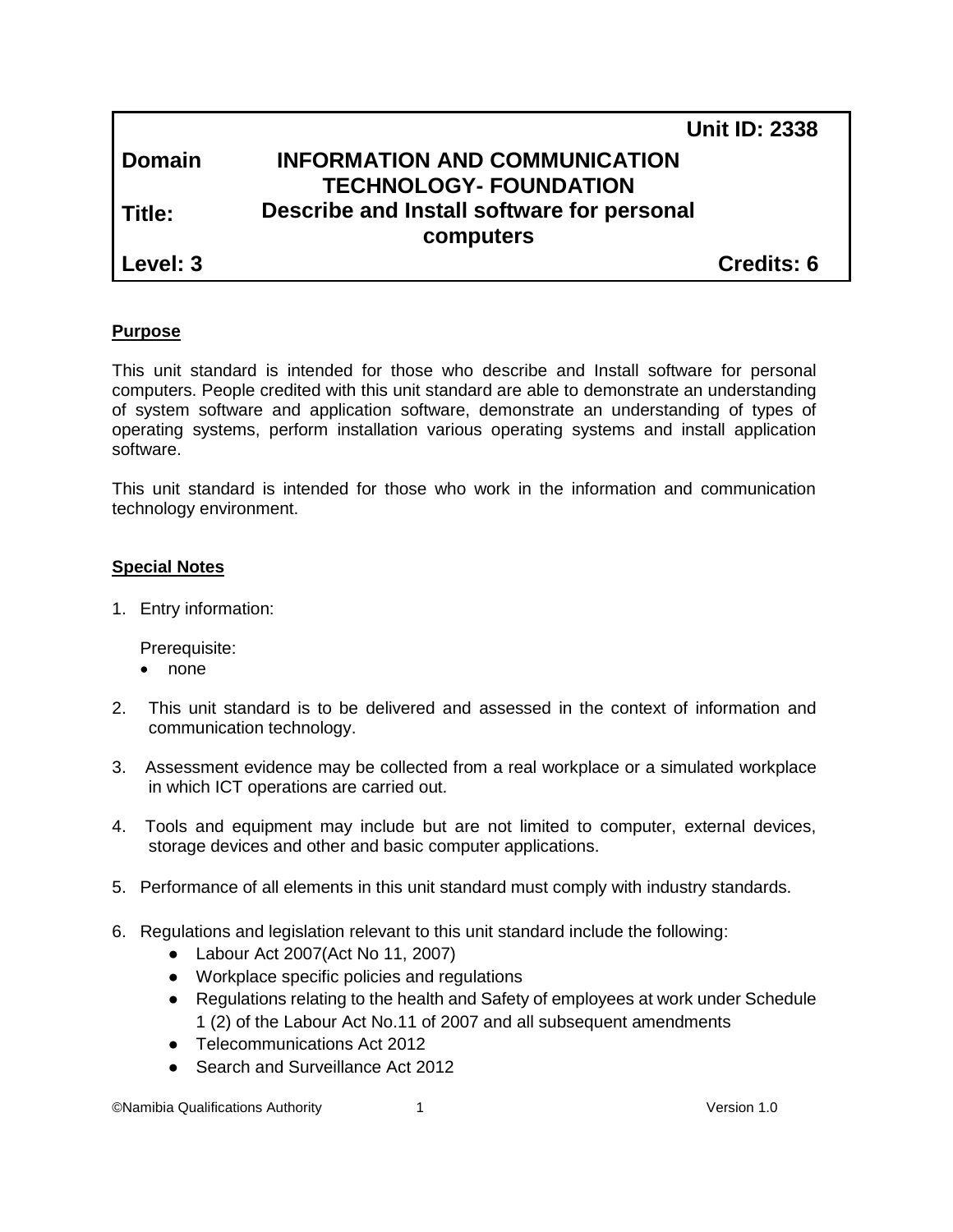● Electricity Safe) Regulations 2010 and all subsequent amendments.

## **Quality Assurance Requirements**

This unit standard and others within this sub-field may be awarded by institutions which meet the accreditation requirements set by the Namibia Qualifications Authority and the Namibia Training Authority and which comply with the national assessment and moderation requirements. Details of specific accreditation requirements and the national assessment arrangements are available from the Namibia Qualifications Authority o[nwww.namqa.org](http://www.namqa.org/) and the Namibia Training Authority o[nwww.nta.com.na.](http://www.nta.com.na/)

## **Elements and Performance Criteria**

#### **Element 1: Demonstrate an understanding of system software and application software**

## **Performance Criteria**

- 1.1 System software is identified.
- 1.2 Application software is identified.
- 1.3 Operating system tasks are identified and described in terms of how they interact in a personal computer.
- 1.4 System file formats are identified.
- 1.5 Application file formats are identified.

#### **Element 2: Demonstrate an understanding of types of operating systems**

#### **Range**

Operating systems may include but are not limited to Linux, Windows, Unix and Mac OS.

## **Performance Criteria**

- 2.1 Types of operating systems are identified.
- 2.2 Operating systems are compared in terms of features and functions.

## **Element 3: Perform installation various operating systems**

#### **Performance Criteria**

3.1 Operating systems installation requirements are outlined.